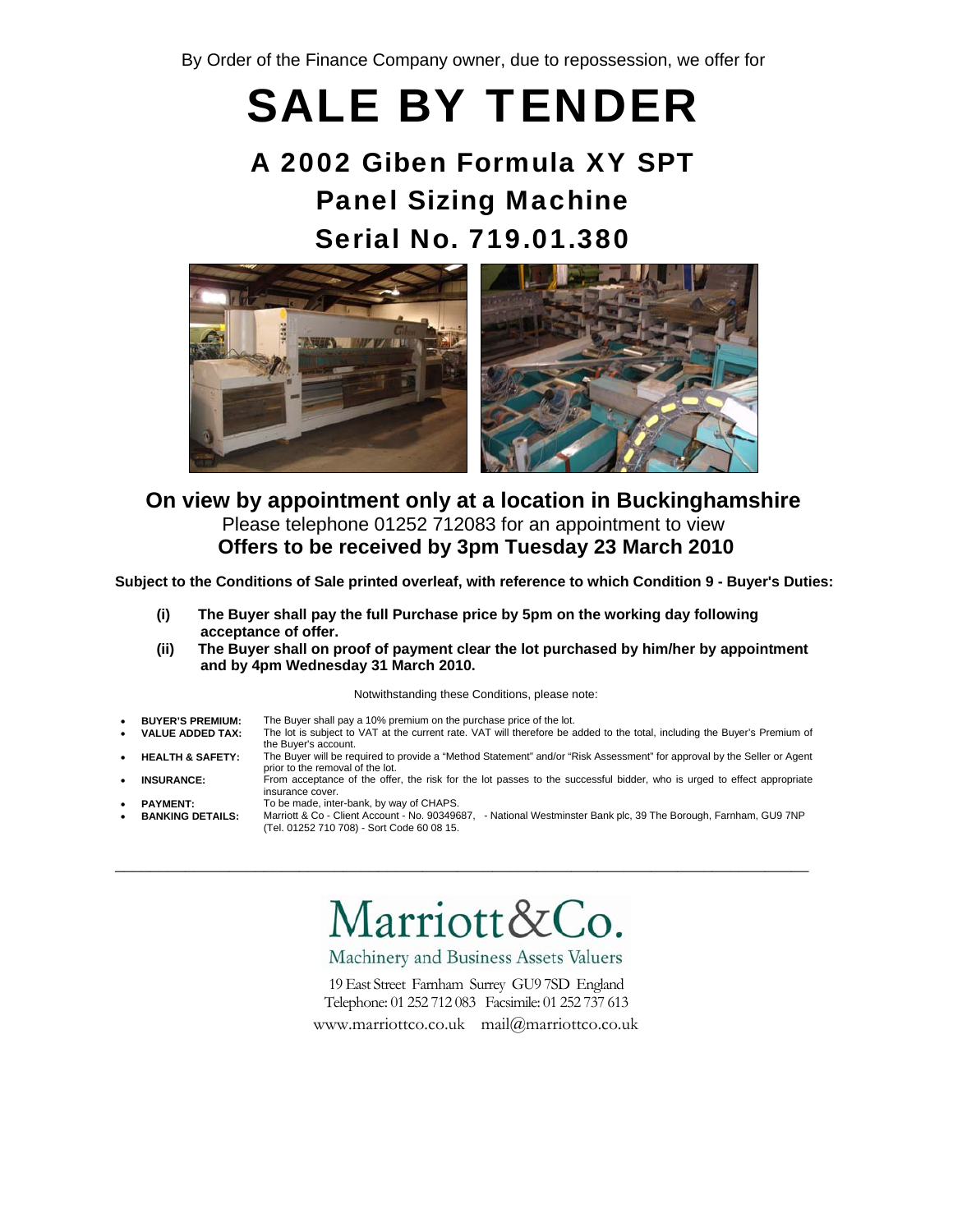## **CONDITIONS OF SALE – "ONLINE AUCTION" OR "ONLINE TENDER"**

#### **1. Conditions of Sale and Definitions**

These conditions of sale together with the information printed on the cover of this catalogue are the only terms and conditions by which the Selling Agent will sell lots to a Buyer.

In these conditions, references to :

- (a) The "Sale" means the process by which the Selling Agent offers the lots listed in the catalogue for sale by "online auction" or "online tender" by way of the Selling Agent's website, which sale may be completed by the Selling Agent in accordance with Condition 4 below:
- (b) The "Selling Agent" means Marriott Valuers Limited trading as Marriott & Co. or any employee thereof at the time of sale;
- (c) The "Buyer" shall have the meaning ascribed to it in Condition 4 below and the "Buyers" shall be deemed to be principals (for the purpose of these conditions), unless to the knowledge of the Selling Agent they are acting as agents on behalf of a named principal;
- (d) The "Seller" means the person owning or having the right to sell the lot;
- (e) The Interpretation Act 1978 applies to the terms and expressions used in these conditions as if contained in the statute, and these conditions shall be governed by English Law.

#### **2. The Condition of Goods**

Whilst every care has been taken in the preparation of any advertisement, brochure, catalogue and other publication, descriptions are necessarily statements of opinion and must not be relied upon as statements of fact. Neither the Seller nor the Selling Agent is responsible for the correctness of any description of any lot.

The Selling Agent sells as agent for the Seller (unless otherwise specifically declared). The Selling Agent is not in a position to know the history or assess the quality of the lots. Lots sold are likely to have been subject to wear and tear caused by use or the effects of age and may have faults and imperfections. Buyers are given opportunities at the viewing times to examine lots and will be assumed to have done so. They must rely solely on their own skill or judgement as to whether lots are fit for any particular purpose and whether they comply with the catalogue description. This sale by online auction or tender is not a consumer sale.

#### **3. Personal Risk and Damage to Property**

Every person on the premises where the lots are being exhibited or sold before, during or after the sale are:

(a) Deemed to be there at their own risk and neither the Seller nor the Selling Agent shall be liable for any loss, accident or injury sustained howsoever caused; and

(b) Responsible for any damage they, their carriers or other agents may cause to any lot, to the premises or any other property.

#### **4. Bidding and Ascertainment of the Buyer**

In order to place a bid at our online auction or tender sales, the Buyer must have registered on the Selling Agent's website and will have acknowledged that any bid made is subject to these Conditions of Sale.

All bids made shall therefore be treated as offers made upon these Conditions of Sale and the Buyer is bound by them. Subject to these conditions the Buyer shall be the party notified by the Selling Agent of the acceptance of that party's offer signified by an invoice being issued to the Buyer.

For the avoidance of doubt, by making a bid, the bidder agrees to purchase the lot in accordance with these Conditions of Sale. The Seller or the Selling Agent may refuse to accept any offer and shall not be obliged to accept the highest offer.

#### **5. Selling Agent's Discretion**

#### The Selling Agent has the right to:

- (a) Refuse any bid;
- (b) Advance the bidding as he may decide;
- (c) Decide whether there has been a dispute as to the bidding and, if so, immediately to re-offer the lot in question;
- (d) Divide, combine and to withdraw any lot;
- (e) Exclude any party from the premises where the lots are being exhibited or sold, or block any party's bid.

#### **6. Sellers' Rights**

- Lots offered for sale are subject to:
- (a) Any reserve price placed by the Seller;
- (b) The right of the Selling Agent to bid on behalf of the Seller;
- (c) When no reserve price has been placed (but in no other case) the right of the Seller to bid personally or through any one agent.

#### **7. Duties of Persons Present and Using the Auction/Tender Sale Website**

All persons present at the premises or using the Auction/Tender Sale website agree to refrain from conduct which may cause a nuisance to others present or using the website, and to indemnify the Selling Agent against the consequences of any proceedings brought in respect of such conduct.

#### **8. Buyer's Premium and Value Added Tax**

The Buyer shall pay a 10 per cent premium on the purchase price of each lot sold (such premium to belong to the Selling Agent), together with Value Added Tax at the current rate on the purchase price of each lot (unless the lot is notified as not attracting Value Added Tax) and on the premium.

#### **9. Duties of Buyer**

Upon being notified, the Buyer shall:

- (a) Supply, if so required, a Banker's reference unless prior arrangements have been made;
- (b) Pay, if so required, a deposit of 25 per cent of the purchase price;
- (c) Pay the purchase price together with the Selling Agent's premium plus any chargeable Value Added Tax by 5pm on the working day immediately following acceptance of the offer;
- (d) In accordance with the Health & Safety at Work Regulations and Construction Design & Management Regulations, the Buyer may be required to provide a "Method Statement" and/or "risk assessment" for approval by the Seller and/or the Selling Agent prior to the removal of any lots. The Buyer is responsible for electrical disconnections which must be carried out by a suitably qualified electrician, and the Buyer is responsible for the removal of any fluids and/or waste in and around the lot(s) strictly in accordance with the Control of Substances Hazardous to Health Regulations. The Selling Agent reserves the right to withhold the lot(s), until a satisfactory removal method statement has been provided by the Buyer;
- (e) On proof of payment and by appointment, remove the lot expeditiously and at the latest within five working days following acceptance of offer;
- (f) Where lots are fixed to land and/or buildings, detach such lot safely and lawfully without the use of flame cutters explosives or any other dangerous equipment or processes (unless with previous written permission of the Selling Agent) and forthwith make good any damage to the land and/or buildings and the Buyer undertakes to indemnify the Selling Agent and (where appropriate) the Seller against any costs, damage, claims and demands arising upon such removal. The Selling Agent may require prior to removal a sum from the Buyer to cover the likely damage caused by such removal. The Selling Agent shall be entitled to exercise a lien on any lot purchased by the Buyer until all or any damage or loss has been paid in full.

#### **10. Liability of the Selling Agent and Seller**

- (a) Lots are sold with all faults and defects and with all errors of description and neither the Seller nor the Selling Agent is responsible for any defects whatsoever. All implied conditions relating to description, fitness and quality are accordingly excluded;
- (b) The Seller and the Selling Agent do not make or give, nor has any person in the employment of the Selling Agent any authority to make or give, any express representation or warranty with regard to any lot - except as provided by Condition 11 below.

#### **11. Risk and Passing of Property**

Subject to Condition 17 below, the Seller warrants to the Selling Agent and to the Buyer that the Seller is the true owner of the lot or is properly authorised to sell it. Each lot is at the sole risk of the Buyer from acceptance of the offer. Title shall not pass to the Buyer until payment has been made in full and until such time the Selling Agent shall have a lien on the lot.

#### **12. Consumer Protection Act 1987**

Lots sold are not supplied as new

#### **13. Default by the Purchaser**

If the Buyer fails to comply with his duties, the Selling Agent shall have the right to:

- (a) Resell the lots by Public Auction or otherwise without notice to the Buyer, and if any loss arises from such a resale after deducting the Selling Agent' full costs and expenses, the Buyer shall be responsible to the Selling Agent for that loss (any net surplus to be the Seller's); and
- (b) Where a deposit is paid, to forfeit that deposit; and
- (c) Charge interest on any unpaid balance at the rate of 2 per cent above base rate from time to time; and
- (d) Charge for storage arising after the time for removal at the rate of 25 per cent per annum of the sale price and to release the lots in question to the Buyer only after payment in full of all storage and removal expenses incurred (as well as the full purchase price).

#### **14. Agency and Commissions**

The Selling Agent may execute commissions received on condition that the relevant lots have been viewed by the bidder.

#### **15. Computer Software and Data**

The sale of any computers specifically excludes any software and/or data that may be held on computer carrying media, and the Buyer undertakes to not use and to remove and/or re-licence any software and to not use and to remove all data within the meaning of the Data Protection Act 1998 from the computer carrying media. The Selling Agent reserves the right to retain the computers until the Buyer has complied with this condition.

#### **16. Safety of Machinery and Vehicles**

- (a) Lots may not comply with the Health and Safety at Work Act 1974 or other relevant safety legislation; accordingly the Buyer undertakes not to use any lot purchased until satisfied that it complies with the relevant Acts and Regulations relating to such machines and equipment and to indemnify the Selling Agent against any failure to observe this undertaking;
- (b) In the case of the sale of vehicles, no vehicle is warranted or held out to be roadworthy; the Buyer undertakes to ensure that no vehicle is used unless it complies with the Road Traffic Acts and other relevant legislation; the odometer reading of vehicles is not warranted;
- (c) All goods sold are sold as used and are not supplied as new;
- (d) This sale is subject to the Selling Agent being satisfied that all lots are safe, and the Buyer must allow access for a competent person nominated by the Selling Agent to inspect and carry out any necessary portable appliance tests (at the Seller's expense); any item failing a safety test will be excluded from the sale and scrapped.

#### **17. Insolvency and Death**

Where the Selling Agent conducts a sale on behalf of a Seller who is the Receiver, Administrator, Liquidator of Supervisor of a limited company, or Trustee in Bankruptcy or Supervisor of an individual:

- The Seller shall only act as an agent on behalf of the company, bankrupt or individual (as the case may be) and shall be under no personal liability whatsoever in respect of the contract for sale of any lot;
- (b) The Seller and the Selling Agent on his behalf sell whatever right, title or interest the company or the bankrupt or the individual may have in the lot; no warranty is given or authorised to be given by the Seller nor the Selling Agent with regard to the Seller's title to any lot(s) sold; any claims with regard to retention of title or other claims to the lot(s) will be the responsibility of the Buyer without any recourse to the Seller or the Selling Agent; no adjustment will be made if it subsequently transpires that the lot(s) are subject to third party ownership;
- (c) If before title to any lot has passed to the Buyer, being an individual, he dies or enters into a composition or arrangement for the benefit of his creditors or has a Receiving Order in Bankruptcy made against him, or being a body corporate, has a Receiver, an Administrator or a Supervisor appointed or goes into Liquidation or enters into an arrangement for the benefit of its creditors, then in all such cases the contract for sale for such lot may be, at the Selling Agent's discretion, rescinded without notice to the Buyer; upon rescission, any deposit paid by the Buyer shall be forfeited and the Selling Agent shall be entitled to exercise the rights set out in these conditions of sale on the basis of a deemed default by the Buyer.